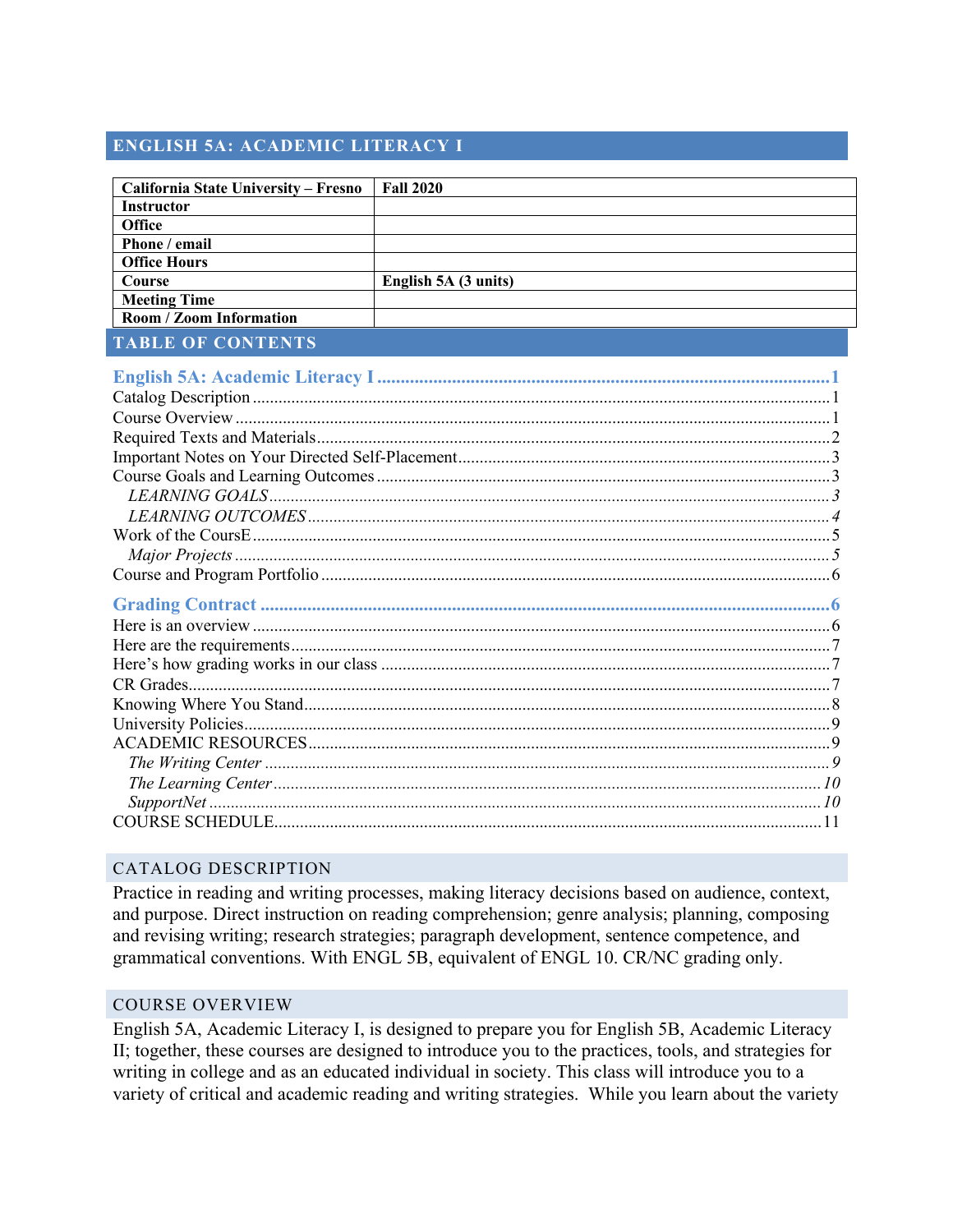of genres for academic and public conversations, the practices for reporting, analyzing, and integrating outside ideas, as well as processes for generating effective writing, I will lead you through an investigation of academic and civic conversations as prompts for thinking about what you have to contribute to these conversations. Learning how to read and write while studying an issue (like the effectiveness of education, or the role that media plays in our lives) allows you to better understand the purposes behind the strategies I teach you. It is difficult to understand analytical and interpretive strategies if you don't have something to analyze and don't have some investment in your analysis.

My approach to helping you develop successful reading and writing strategies at the university depends on your *continual self-assessment*, that is, your capacity to reflect on what you are learning, and then name what it is you have learned. I will give you guidance and opportunities to think about what you are learning, reflect upon HOW people read and write at the university. This kind of reflection –particularly naming the things you learn—should allow you to see the similarity or differences between what I teach and the literacy habits you have already learned.

# REQUIRED TEXTS AND MATERIALS

Below are the required texts we will use for this course. They are offered to you through Immediate Access, which is a digital version of the books for a cheaper price. They will be used often, if not every day, so you are responsible for having access to them both to do your homework and for our use of them during class!

- Hacker, Diana and Nancy Sommers. *A Writer's Reference***, 8th (Custom edition for CSU Fresno)** New York: Bedford/St. Martin's, 2018. Through Immediate Access. Note: This is a custom edition that you cannot purchase anywhere else. You will also have access to this text for 4 years! This text is an excellent reference for many elements of writing, including the writing process, genres of writing, researching, editing, writing in other disciplines, as well as providing comprehensive style guidelines for writing research papers in most –if not all - disciplines. This is a resource you should keep your entire academic career!
- Graff, Gerald and Cathy Birkenstein. **They Say, I Say.** 4thrd New York: W.W. Norton, 2018. This book will explain why and how we do academic research. It also provides sentence / thinking frames for making connections between ideas and highlighting important ideas in writing.
- Bullock, Richard and Maureen Daly Goggin. **The Norton Field Guide to Writing, with Readings. Custom Edition for Fresno State with ebook**. This will be our main text in the two courses. It will introduce you to various genres of writing and provide multiple examples that you can use as models for your own writing. We will also be reading the essays in this text that will generate discussion about important topics that can then be used for writing.

You will have access to *They Say, I Say* and *The Norton Field Guide* for one year, as we will use them in English 5B also.

You will also be required to have some kind of laptop or tablet to use for writing and engagement in the class as well as internet access.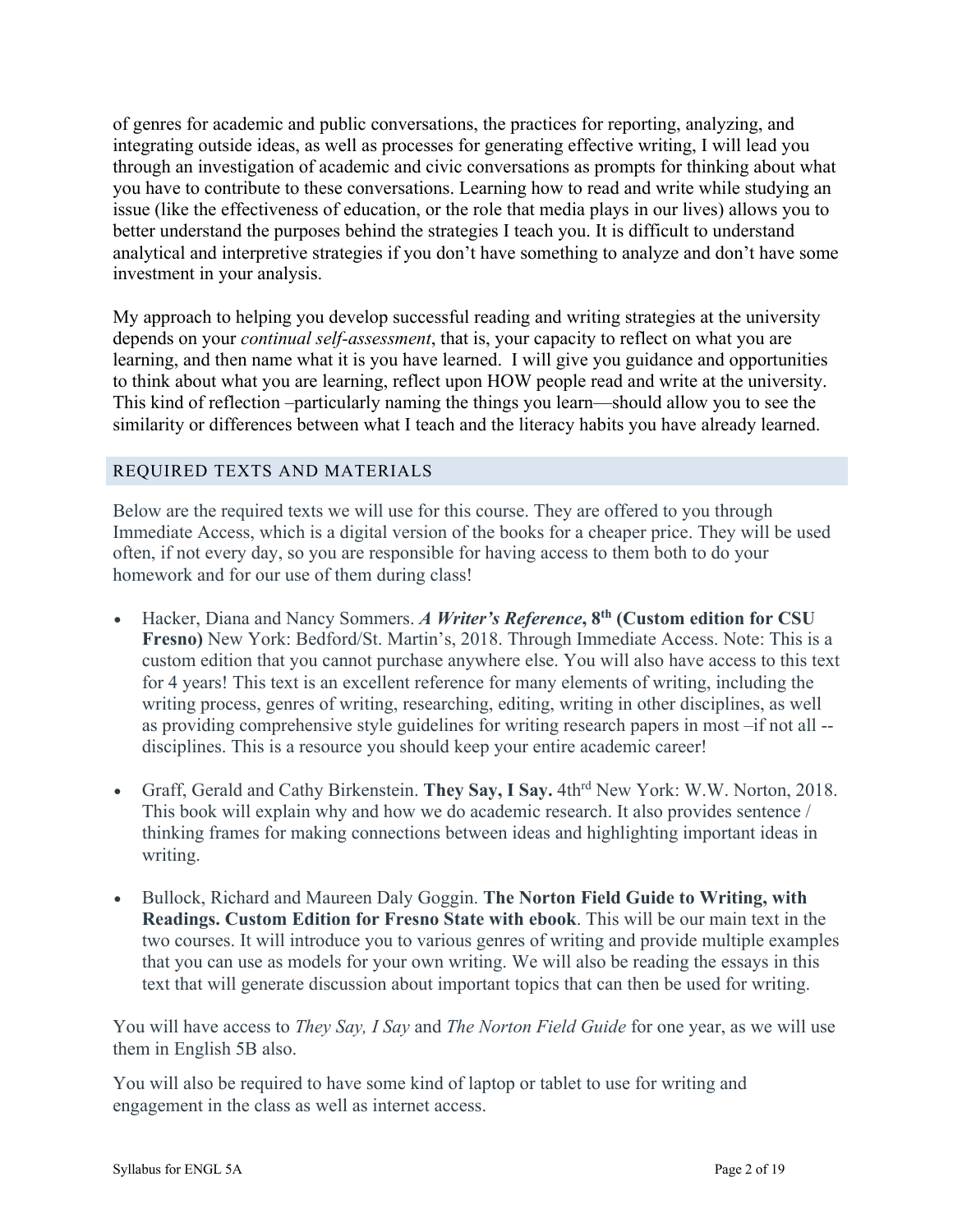## IMPORTANT NOTES ON YOUR DIRECTED SELF-PLACEMENT

At most universities, students are placed into first-year writing based only on test scores. At CSU Fresno, students choose which course they will take to fulfill the first-year writing requirement. Our first-year writing program believes that students have a realistic understanding of their literacy needs and thus are able to make effective choices about their learning. That said, there is a responsibility that comes with making choices for your education. We want to be sure that you are making the best choice for your future as a student and that you are not choosing a course because it seems easier or you can get done faster. Listed below are the indicators for student competencies –the things you can do as a reader and writer-- we have used to design this class. If you feel these indicators do not represent where you are as a learner right now, you should talk to your instructor immediately about changing classes.

Students who take this class:

- Are average readers and writers;
- Tend to feel that reading can be boring and hard, and don't really do much other than just read and put the text away;
- Are not sure what the author's point is when reading, and find it difficult to explain how the reading relates to anything;
- Would like to learn more about how writers connect and organize ideas in their writing;
- Have trouble coming up with good topics and ideas for essays;
- Are unsure when planning writing tasks or assignments and could use tips on planning strategies;
- Need to improve research skills and learn how to use outside sources in their writing;
- Could use some brushing up on grammar and punctuation;
- Would prefer to get more practice and help from an instructor as they learn to write college-level assignments.

**Please Note**: As we have indicated in the program description, English 5A/B is a one-year sequence that emphasizes more direct instruction, more practice, more demonstration, and more feedback for students as they move toward meeting General Education writing requirements for CSU Fresno.

#### COURSE GOALS AND LEARNING OUTCOMES

This course has the following goals and outcomes, which guide its structure, philosophy, and activities. By the end of the semester, a student should be able to demonstrate the following in an acceptably proficient manner.

#### LEARNING GOALS

Students will learn:

#### **Reading Strategies, Processes, and Assessment**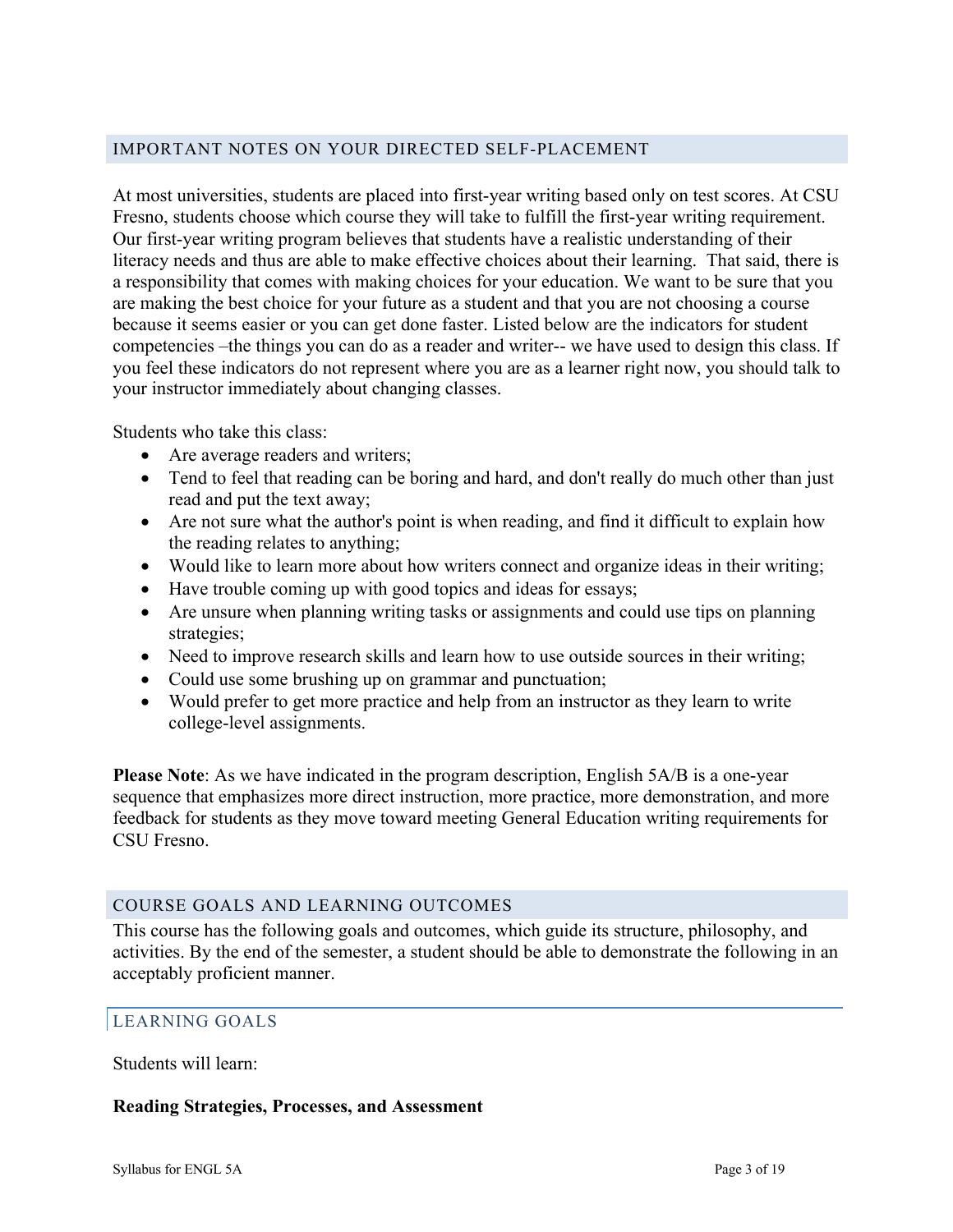- Ø READING/WRITING STRATEGIES: strategies to read actively, purposefully, and rhetorically
- Ø REFLECTION: meaningful generalizations/reflections about reading and writing practices and processes
- Ø COMMUNITY PARTICIPATION: meaningful participation in a community of readers/writers, and ethical and self-conscious practices that address the concerns of that community of reader/writers (e.g. using and giving feedback on drafts in peer response groups

## **Summary, Rhetorical Awareness and Entering Academic Conversations**

- Ø SUMMARY/CONVERSATION: purposeful summarizing, how to integrate "they say" into writing effectively or self-consciously; appropriately incorporate quotes into writing (punctuation, attributions, relevance), and discuss and use texts as "conversations" (writing, then, demonstrates entering a conversation)
- $\triangleright$  RHETORICALITY: the rhetorical features of texts, such as purpose, audience, context, rhetorical appeals, and elements, and how to write rhetorically, discussing similar features in texts
- Ø INTEGRATING RESEARCH: analyzing research to develop an argument, incorporate others' ideas (through quotations, summary or paraphrase) into writing effectively or selfconsciously, and appropriately integrate citations into text (punctuation, attributions, relevance)

# **Language Use, Clarity, and Proficiency**

 $\triangleright$  LANGUAGE COHERENCE: how to develop unified and coherent paragraphs and sentences that have clarity and some variety

# LEARNING OUTCOMES

- $\triangleright$  Students will be able to describe reading as an active process of meaning-making
- $\triangleright$  Students can list reading and writing strategies that support different stages of the reading and writing process
- $\triangleright$  Students can describe writing as a process of decision-making as it is informed by the larger context of a civic, academic, or other Conversations.
- $\triangleright$  Students can write purposeful, accurate summaries.
- Ø Students can effectively situate summary passages in larger sequences of information.
- $\triangleright$  Students can explain changes they have made to their own texts as a result of workshop, demonstration, teacher response, genre modeling.
- $\triangleright$  Students can discriminate between writing in the modes (formalist approach to writing) and writing rhetorically (understanding the value of rhetorical situation and placement of information based on purpose)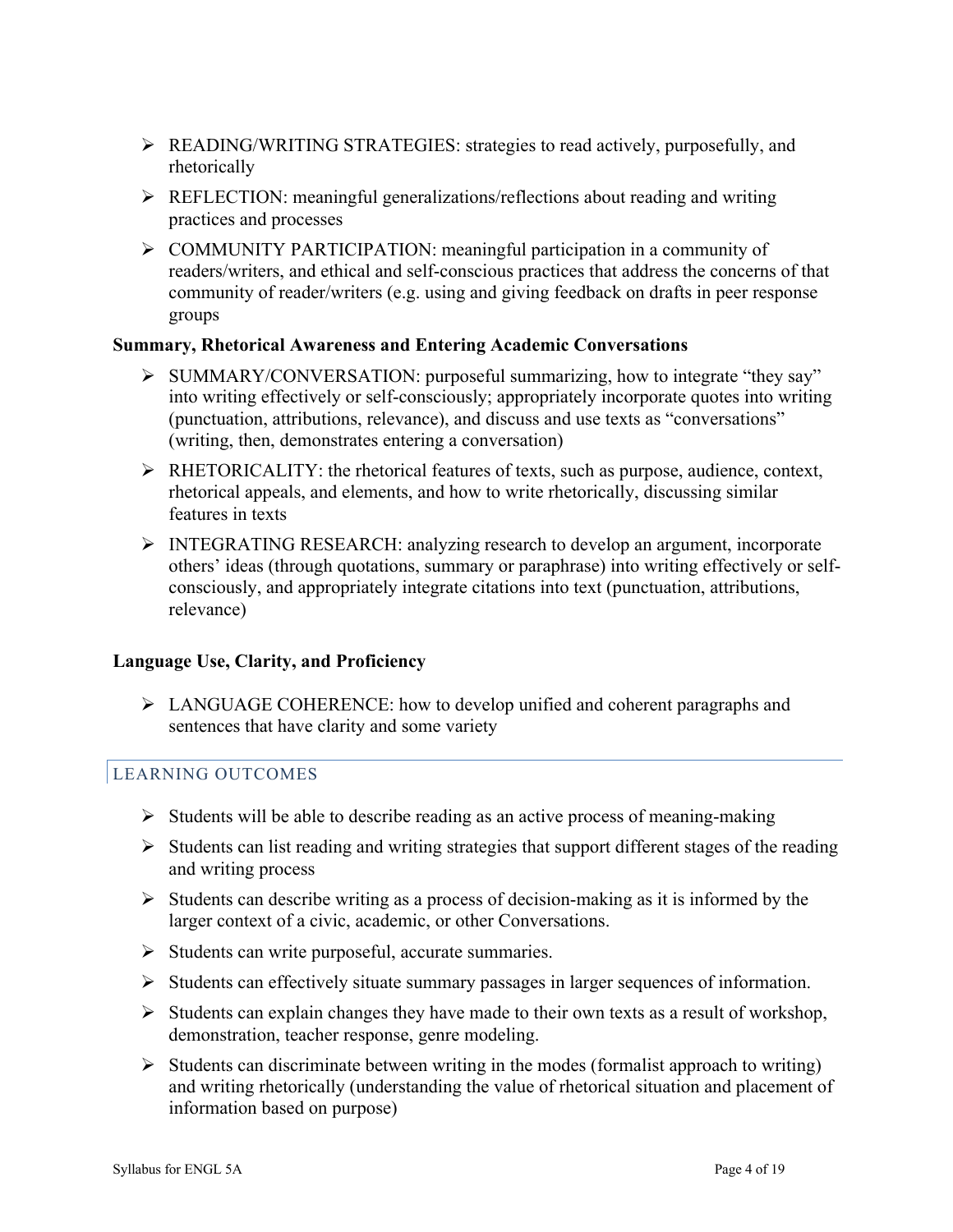- $\triangleright$  Students can distinguish between different genres of writing, including literacy narrative, report, and textual analysis, while also recognizing that genres are not static but opportunities for communication.
- $\triangleright$  Students can outline or map the conceptual structure of an essay.
- $\triangleright$  Students can cite sources.
- $\triangleright$  Students can identify sentence sequences that lack variation.
- $\triangleright$  Students can identify and revise for clarity at the sentence level.
- $\triangleright$  Students can identify, categorize, and explain key vocabulary in the course, including rhetoric, inquiry, conversation, report, genre, audience, purpose, reflection, selfassessment, process, and textual analysis.

#### WORK OF THE COURSE

This is an abbreviated description of the major projects for English 5A. All projects will be supported by numerous in-class activities, homework assignments, shorter writing assignments, reading, reflection, and assessment. All of this work will directly contribute to your success with the project you are working on and in your overall improvement as a reader and writer at the university.

#### MAJOR PROJECTS

Weeks 1-3. **Project 1: What is Different About College English?** *The general purpose of this first assignment is to allow students to find their bearings at the university, make connections to previous experience and differentiate between past behaviors and present expectations. A second purpose focuses on introducing key concepts for the class, working toward establishing a shared vocabulary for discussions of reading, writing, thinking, and discussing.* 

Weeks 4-8. **Project 2**: **How do Key Issues in Education Shape Us?** *The general purpose of this assignment is to help you establish a clear sense of how to read well in preparation for writing. One of the central elements of this process is learning how to summarize purposefully - capturing a writer's argument or summarizing an explanation, etc.-- and engage evidence in support of your own writing's purposes. At the end of this project you should be able to describe the kind of reading moves good readers make when they are reading well.* 

Week 9. **Midterm** *Self Assessment***:** *The general purpose of this assignment is give students time and an opportunity to stop, reflect, and revisit their approach to the class, to underscore the importance of reflection as an essential element of learning, and to come to some shared understanding of the qualities that distinguish more effective writing from less effective writing.* 

# Weeks 10-15. **Project 3**: **How do popular media shape our society? How accurate or insightful are writers who make arguments about the effect of popular media on our**

**cultural knowledges and practices?** *This assignment asks you to analyze texts that focus on the ways that popular media are shaping our culture, ways of knowing, and understanding about ourselves and others. By the end of this essay, you should be able to articulate an essay's topic, key points, and persuasive arguments. You should be able to respond to those arguments with your own stance as well as put those arguments in conversation with others' arguments.*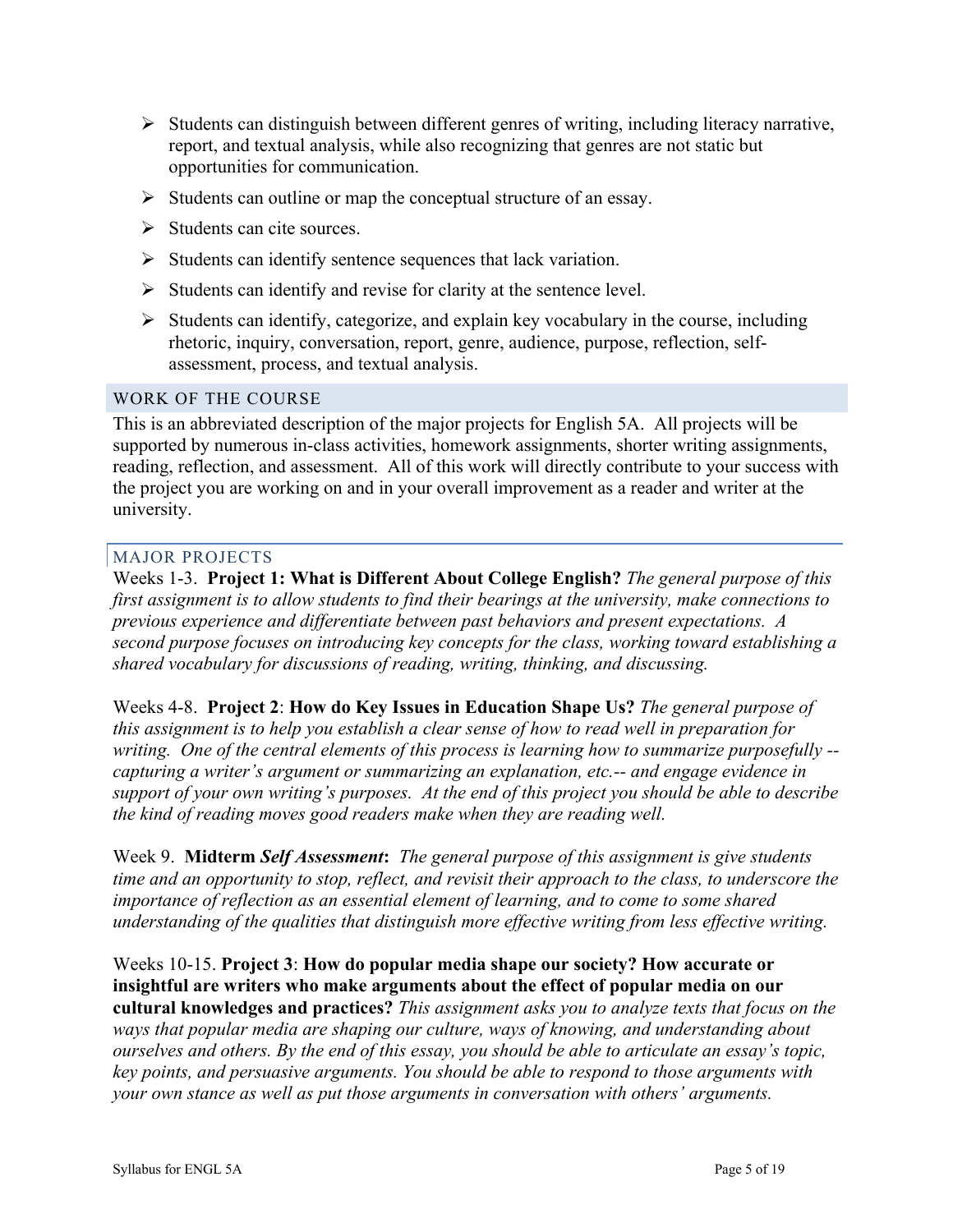Weeks 15-17. **Final portfolio**: *This assignment requires you to revisit work over the course of the semester and document the quality of your work through the development of a portfolio. A reflection essay that explains what you have learned about reading, writing, thinking, and learning is weighted heavily my assessment of your readiness for English 5B.* 

### COURSE AND PROGRAM PORTFOLIO

The Engl. 5A writing program uses a portfolio that determines if each student is ready to move on and work successfully in Engl. 5B. The portfolio is a gateway through which all students must successfully pass in order to continue on to Engl. 5B.

**IMPORTANT:** ALL STUDENTS who do not pass the final portfolio cannot pass Engl. 5A, no matter what their progress has been up to that point. Additionally, if a student passes the final portfolio, the teacher of record may actually fail that student because of other grading factors, such as lack of attendance, not doing previous assignments, etc. Generally, though, students should not submit a portfolio if they are not passing the class.

Think of the portfolio as a collection of your best work for our class and as a place where you reflect upon your reading and writing practices, giving you a chance to tell evaluators what you've learned about reading and writing, how you've learned these things, and provide a selfevaluation of your own practices.

While you'll get more information about both the portfolio later in the semester, here is what the program expects of the **final portfolio**:

- **Letter of reflection**, addressed to the readers (3-5 pages double-spaced)
- **Formal Writing:** 10 pages of formal writing, which includes at least one revised writing project from the course. This can also include formal assignments that have been revised.

# **GRADING CONTRACT**

Unlike many of your classes that break your grade into percentages or points, I use a grading contract that focuses primarily on how you complete your work.

#### HERE IS AN OVERVIEW

Conventional grading and teacher-centered evaluation often lead students to think more about grades than about learning; their attention tends to focus more on the products a teacher wants rather than on the process of learning and applying that knowledge to their own purposes and goals. I want you to focus your energies on learning, exploring, figuring out, making sense of, and, finally, assessing what you've learned and know about academic literacy. I use a contract that emphasizes your performance in the class based on what you do and how well you meet the responsibilities of this class as I guide you through the learning and work.

So no letter grades, no points. Feedback about the quality of your performances will come in the form of discussions, examples, feedback, and your own self-reflection on how well you have met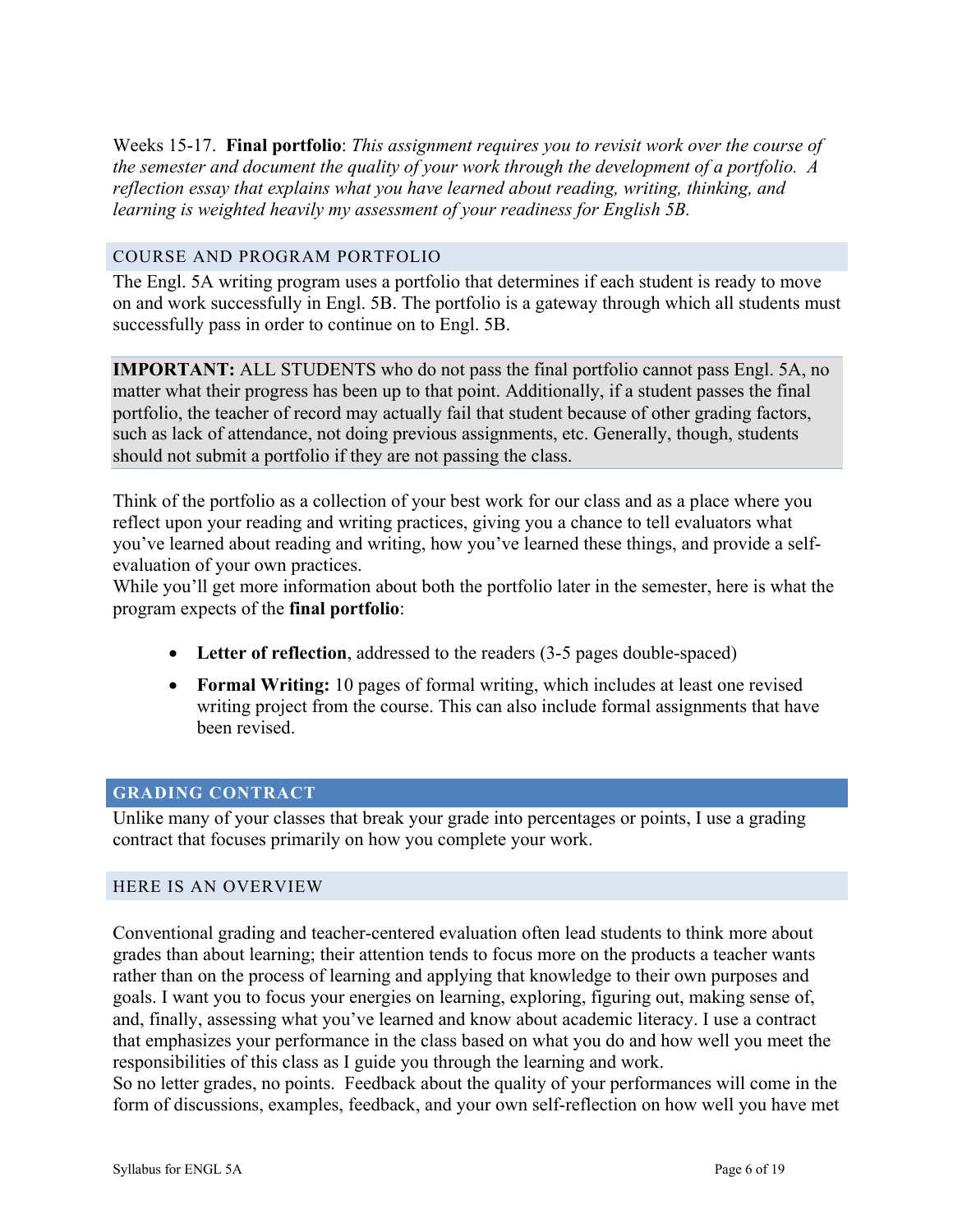the standards described in those models. The bulk of your feedback will come from your peers and me; together as a class, we will examine one another's work and determine its effectiveness, how well it meets the purpose and goals of the assignment or task. My role is to provide expertise, demonstrate assessment with models often pulled from your work, and facilitate learning by helping all of us make distinctions between work that "exceeds expectations," "meets expectations," and "does not meet expectations." These responses will address the quality of your work, and class discussions coupled with teacher demonstration should provide you with ideas or methods for improving the quality of your work.

#### HERE ARE THE REQUIREMENTS

If you do everything asked of you each day (both in class and for homework), then you'll fulfill all your responsibilities for this class and receive a CR for the semester. If you do all that is asked of you, in the manner and spirit it is asked, if you work through the processes we establish with the level of intensity and commitment that our class calls for, and you put together complete projects and homework, then you'll get a CR. If you miss classes, turn in assignments late, or forget to do assignments, etc., you will not meet your responsibilities for yourself and your classmates and you'll get a NC.

## HERE'S HOW GRADING WORKS IN OUR CLASS

In order to get credit for our course, you must meet or exceed the requirements in the shaded row below. All assignments --formal, informal, in-class or otherwise—and class participation -- count toward your grade, since they are all important to your learning and academic progress.

#### CR GRADES

You are guaranteed a course grade of "CR" **if you meet all of the following conditions**:

ATTENDANCE/PARTICIPATION: You must attend and participate in at least 87% of the class sessions. In a Tuesday / Thursday class, 5 absences means an automatic "No Credit" course grade. In a Monday/ Wednesday/ Friday class, 7 absences constitute and automatic "No Credit" course grade. Leaving class 15 minutes or more before class ends or coming to class 15 minutes or more after class starts constitutes an absence. For our class, attendance equates to participation, which means that you need to come to class with the homework done, and be prepared to participate in the activities of the class. This means if you come to class, but your homework is not done, it can count as an absence. Using cell phones, texting, or using computers for things unrelated to the class focus is unacceptable and, if it becomes a problem, will count as an absence on each day there is a problem.

If you are absent from class, it is your responsibility to check on announcements made while you are away. It is also your responsibility to make sure that your name appears on the daily attendance sheet each day that you do attend class.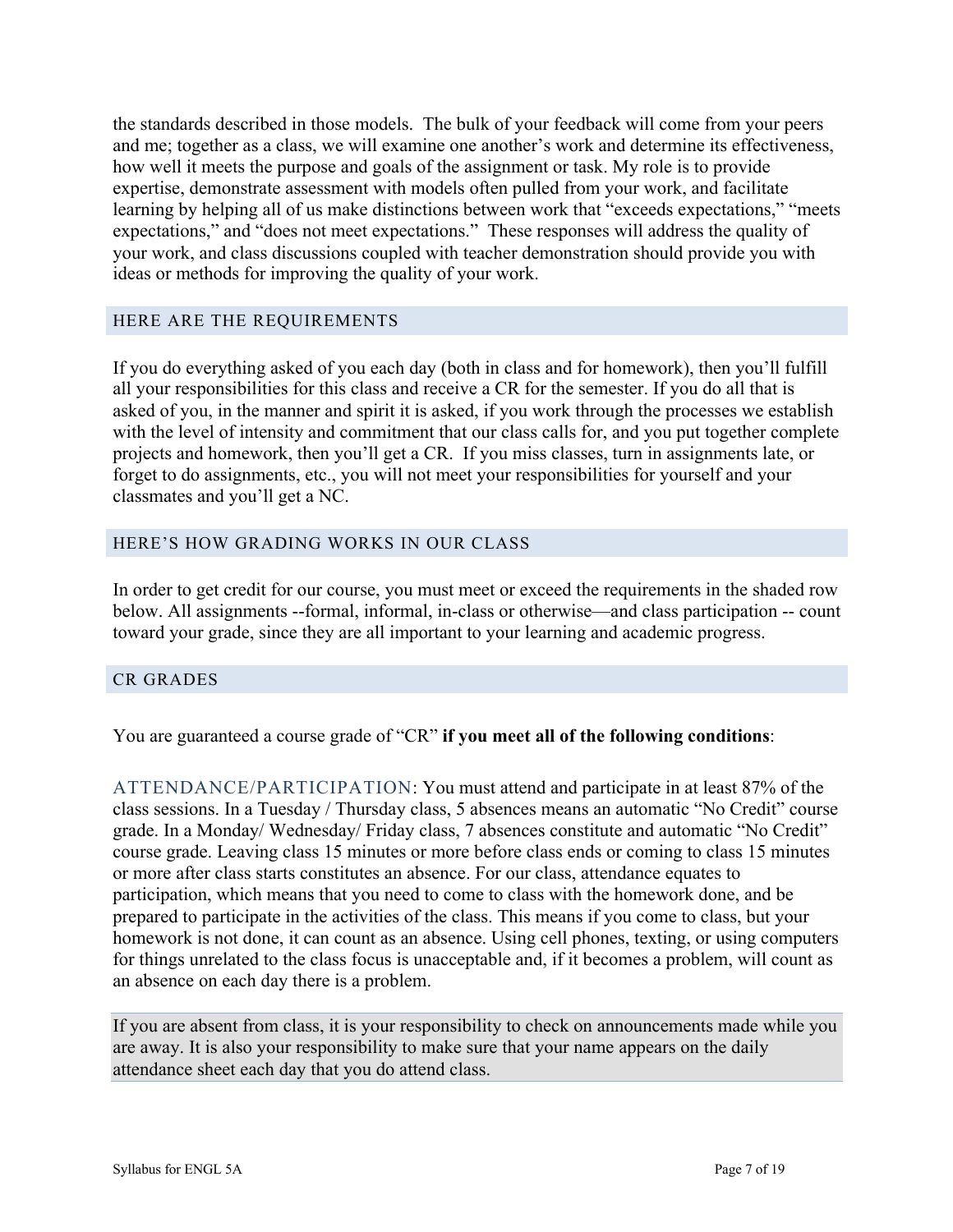In accordance with university attendance policies for **students participating in universitysanctioned events or military service**, the above guidelines do not apply to those absences. In either case, the **student is responsible for providing written notification of any absences during the first two weeks of class.** This is to provide plenty of time for me to determine the best way for you to do all the required work on time and appropriately. Those schedules are not subject to change unless the supervising faculty member contacts me and verifies the purpose of any revisions or additions to your schedule.

- Please Note: sometimes there are emergency situations when folks need to use or check their phone or have their phone on in class. If you have a situation where this is the case, please contact me before class to let me know the situation.
- Please Note: Assignments not turned in because of an absence, either ones assigned on the schedule or ones assigned on earlier days in class, will be late or missed (depending on when you turn it in finally, see the guidelines for late and missed assignments below).

LATE ASSIGNMENTS: You will agree to turn in properly and on time all required homework listed in the tentative schedule below. Because your colleagues in class depend on you to get your work done on time so that they can do theirs on time, late assignments will not be accepted\*.

**\*Exception: You may turn in a late assignment ONE TIME OR FEWER during the semester**. **All "late assignments" are due 2 days after their initial due date** (e.g. if the assignment was due on Tuesday, at 8am, a late assignment must be turned in by 8am on Thursday). The exception is the Final Portfolio, which must be turned in on time.

MISSED ASSIGNMENTS: Missed assignments are assignments that are not completed or are turned in after the late assignment deadline. After you have used your one "late assignment" pass, all additional assignments turned in incomplete, not on time, or otherwise not according to our guidelines are considered "missed assignments." In order to meet our contract for a CR grade, you cannot have any "missed assignment."

INCOMPLETE ASSIGNMENTS: Incomplete assignments are ones that were completed on time but did not match the "spirit and letter" of the assignment in some way. When an assignment is incomplete, you will have 48 hours from the time you receive notice from me that the assignment is incomplete to revise and resubmit the assignment for no penalty. If you take longer than 48 hours it will be a "missed" assignment.

FINAL PORTFOLIOS AND ASSESSMENTS: You'll turn in complete and on time a final course portfolio and complete portfolio assessments according to the portfolio handout. Late or missed portfolios or assessments constitute an automatic failing grade. The final portfolio must be passing and assessments must be complete in order for the student to get a "credit" in the class.

#### KNOWING WHERE YOU STAND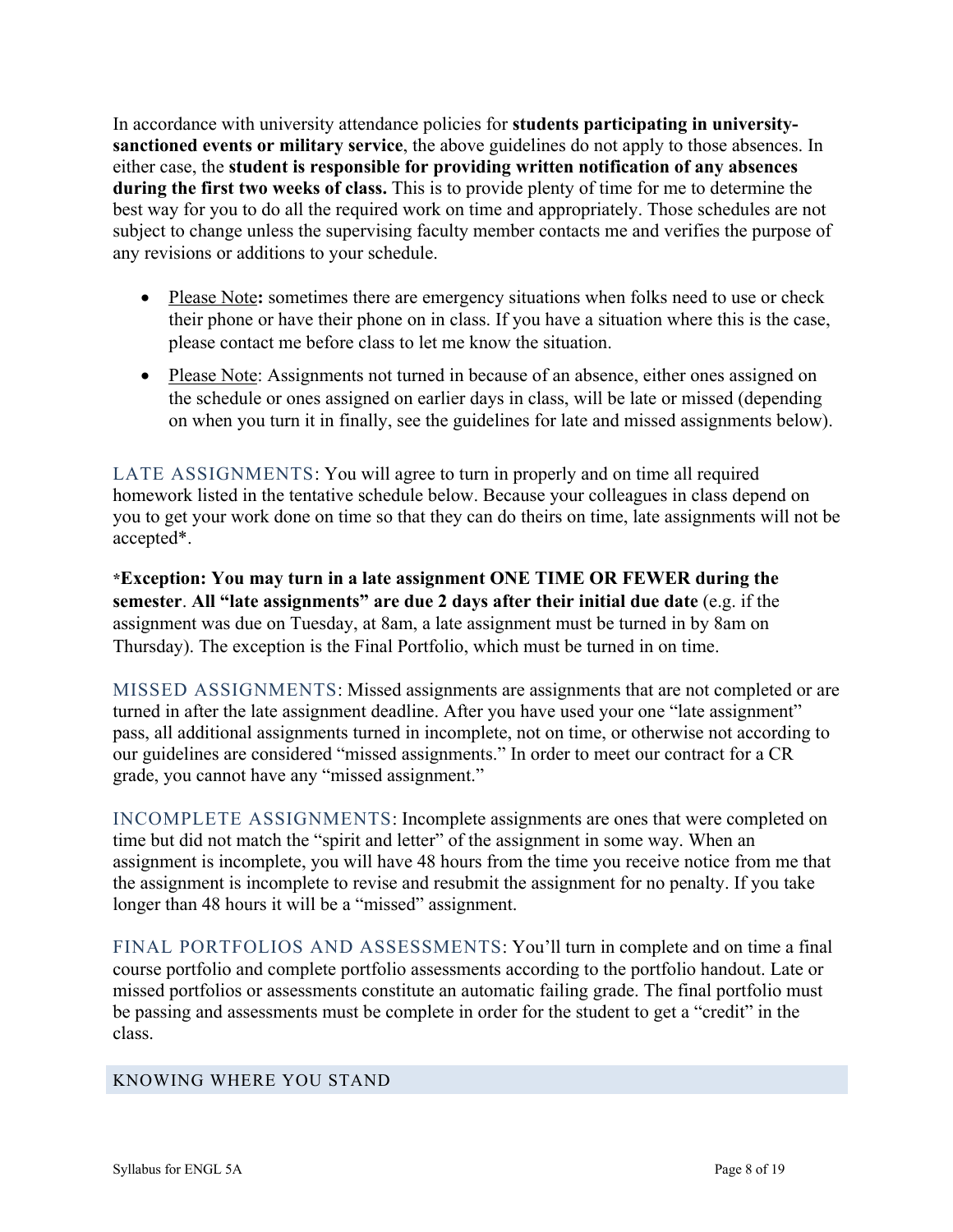I use the gradebook on Canvas to keep track of completed, late, and missed assignments as well as attendance. At any time, you can go to Canvas and see where you stand. Below is a chart that lists the requirements for the class so you can easily reference what it takes to get a particular grade. Please also note that as our class is mostly paperless, I will respond to much of your submitted work over email. Please be sure to check your Fresno state email regularly, to be sure that you know about assignments that might need to be redone, and can thus manage revising them within the time period allotted.

**Please note**: A "C" in the grade book means "complete," "L" means "late," "I" means "incomplete," and "M" means "missed".

Below is a chart that lists the requirements for the class so you can easily reference what it takes to pass.

|    | # of<br><b>Absences</b>            | # of<br>Late<br>Assigns. | # of<br><b>Missed</b><br><b>Assign</b><br>s. | Midterm /<br>Final<br><b>Assessment</b><br>S | Final<br>Portfolio       |
|----|------------------------------------|--------------------------|----------------------------------------------|----------------------------------------------|--------------------------|
| CR | 4 (TTH) /<br>$6$ (MWF)<br>or fewer | 1 or<br>fewer            | $\boldsymbol{0}$                             | Complete                                     | Complete<br>and Pass     |
| NC | 5 (TTH)/7<br>(MWF) or<br>more      | $\overline{2}$           |                                              | Incomplete                                   | Incomplete<br>or no Pass |

**Each student may have one temporary exemption from the contract**. This can be for any serious and compelling reason. In order to get this exemption, you must contract me as soon as possible to request the exemption.

\* **Bonus**: Each student may earn an additional temporary exemption from the contract (see above) by enrolling in and passing the Writing Center weekly tutorials.

By staying in this course and attending class, you accept this contract and agree to abide by it, as do I.

#### UNIVERSITY POLICIES

Please see university policies on Students with Disabilities, Cheating and Plagiarism, Computers, Disruptive Classroom Behavior, Copyright Policy, and Honor Code on our course Canvas site under "syllabus."

ACADEMIC RESOURCES

#### THE WRITING CENTER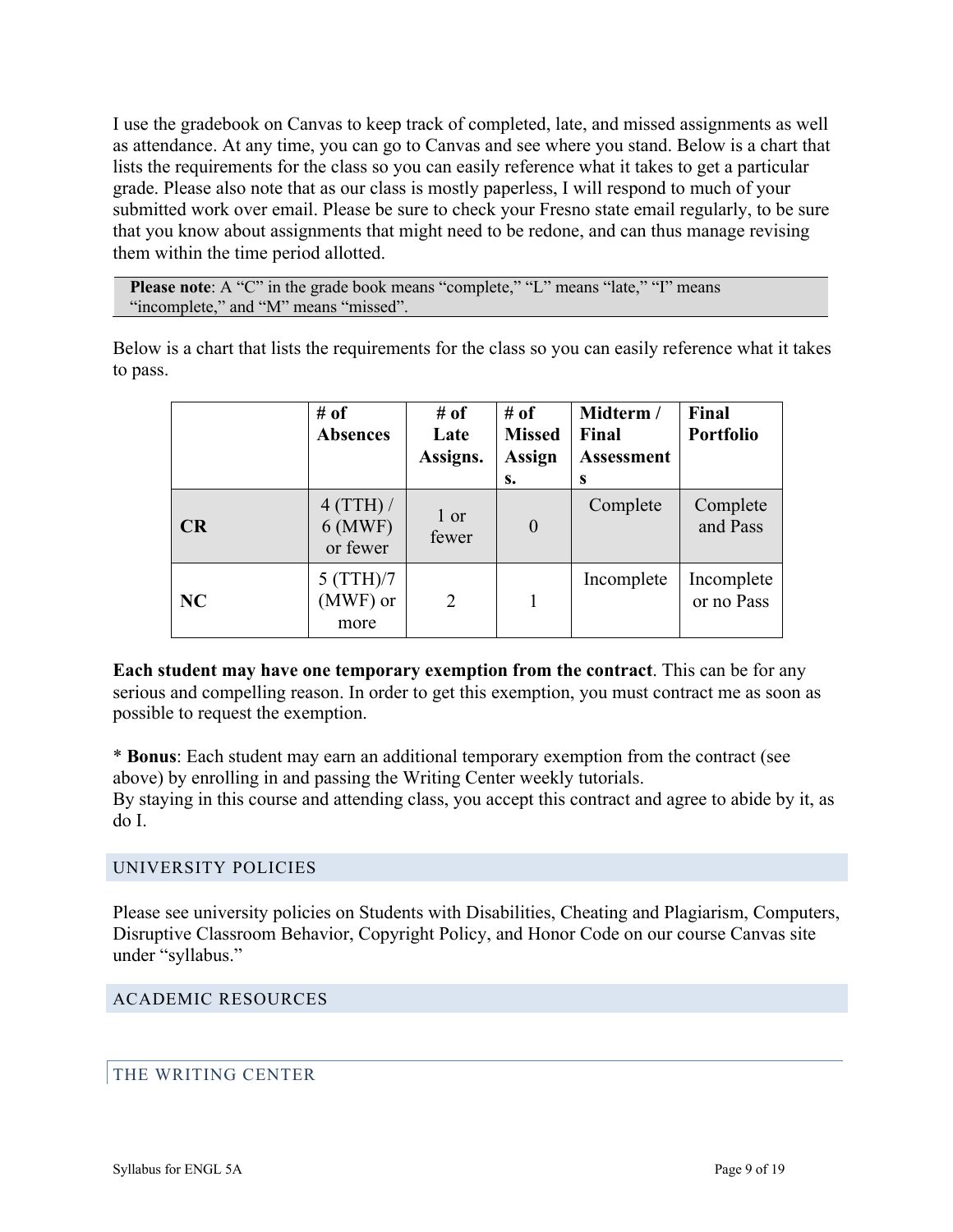The Writing Center offers a one-unit CR/NC tutorial that runs concurrently with the course and meets twice a week for 50 min. You will work in a small group of 2-3 students and a trained tutor discussing your writing and giving one another feedback and sharing strategies for revision. The tutorial will enhance your learning and help you succeed in this class. It will also help you prepare your writing for submission to the portfolio. The tutor will not give you any homework assignments; you will simply work with the writing you'll be doing in this and your other classes. In addition, you can also work with a tutor in one-to-one tutorials by appointment. The Writing Center can be contacted at 278-0334 or

http://www.fresnostate.edu/artshum/english/writingcenter/

#### THE LEARNING CENTER

The Learning Center offers *free* drop-in tutoring in multiple subjects including writing, math, sciences, business, and languages. Visit the Collection Level of the Library from 8am-7pm Monday through Thursday, 8am-5pm on Fridays, and 10am-2pm on Saturdays. For information about the Academic Success Workshops or tutoring schedule go to http://www.fresnostate.edu/studentaffairs/lrc/ or call 278-8370.

#### SUPPORTNET

Our campus has developed SupportNet to connect students with specific campus resources promoting academic success. I have agreed to participate in this program and may refer you to it if I believe you need the services provided by SupportNet to succeed in this course.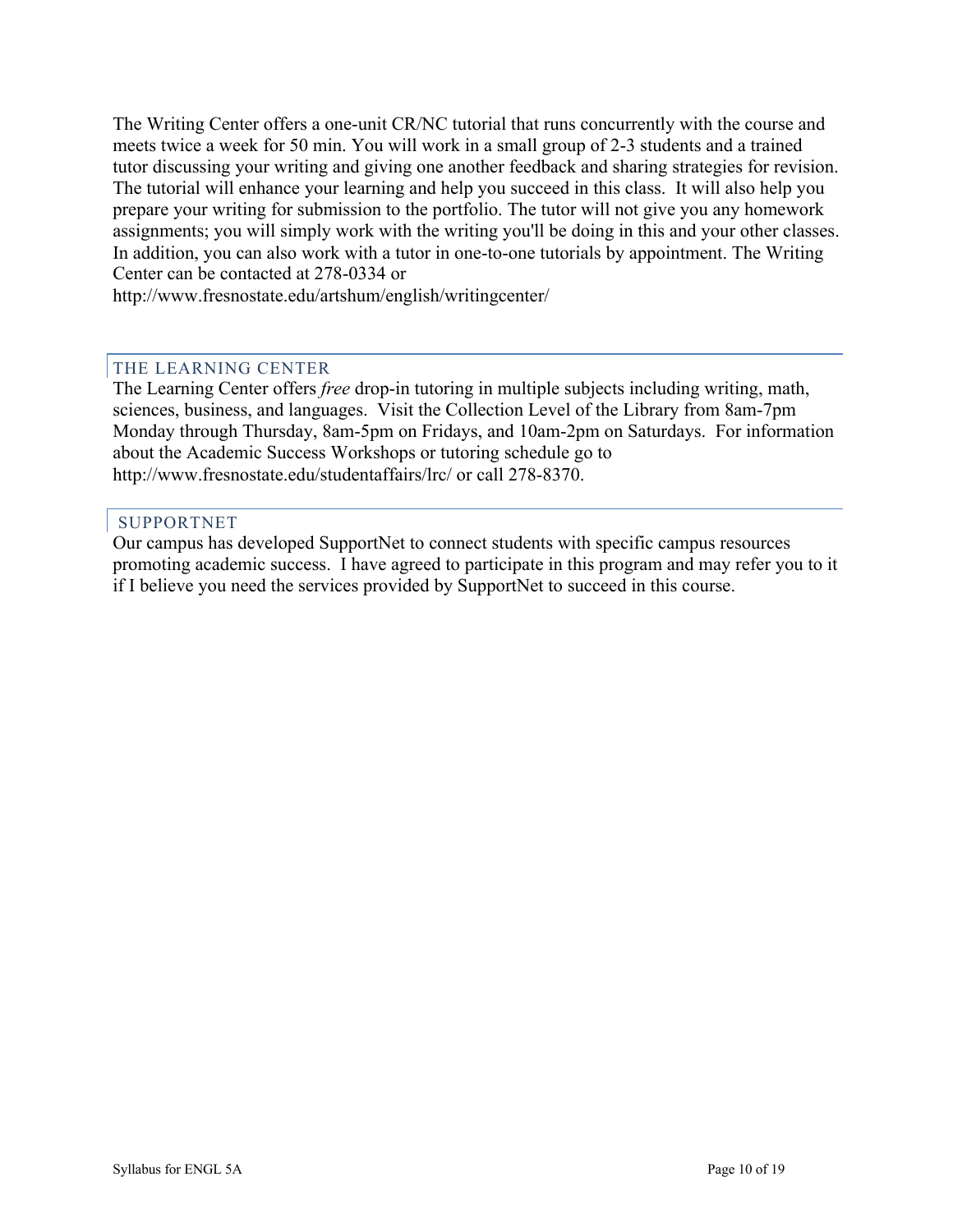## COURSE SCHEDULE

This schedule is tentative. Our readings and activities may change later as the semester develops. I will notify you if we make any changes.

## **English 5A MWF Sample Schedule**

(*TSIS*) refers to *They Say I Say* (NFGW) refers to *The Norton Field Guide to Writing* (AWR) refers to *A Writer's Reference*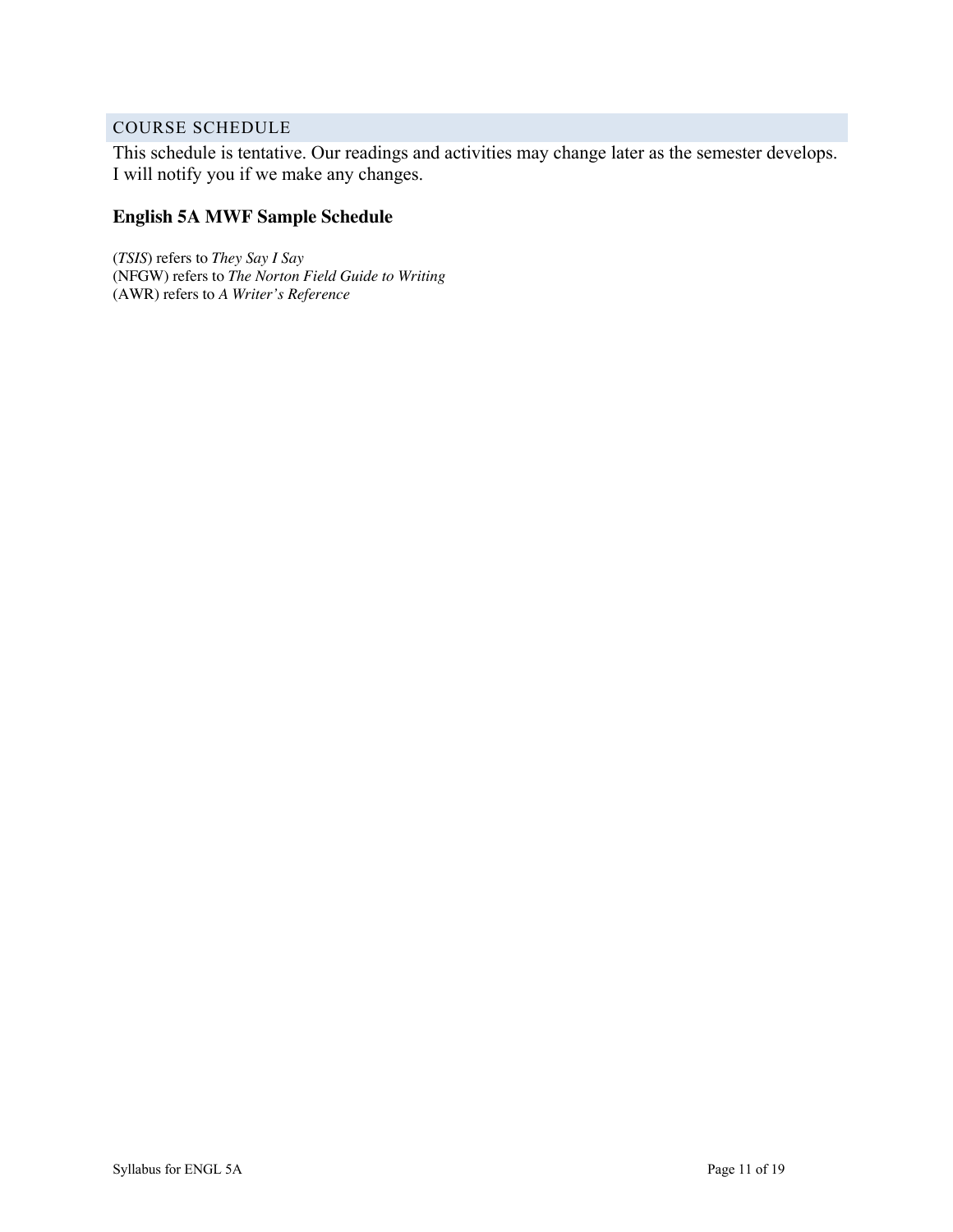| <b>Date</b>                | In Class                                                                                                                                                     | <b>Homework Due</b>                                                                                                                                        |
|----------------------------|--------------------------------------------------------------------------------------------------------------------------------------------------------------|------------------------------------------------------------------------------------------------------------------------------------------------------------|
|                            | What is different about<br>college English?<br><b>Key Terms: Rhetoric,</b><br><b>Inquiry, Conversation</b>                                                   |                                                                                                                                                            |
| Week 1:<br>Wednesday, 8/21 | Syllabus<br>$\bullet$<br>Icebreaker<br><b>Syllabus Questions</b><br>٠<br><b>Writing Sample</b><br>Prompt: Intro to<br>Reading and Writing as<br>Conversation |                                                                                                                                                            |
| Friday, 8/23               | Inquiry and Academic<br>$\bullet$<br>Habits of Mind<br>Discussion<br><b>Writing Center Visit</b>                                                             | <b>Writing Sample Due</b><br>$\bullet$<br>NFGW: Ch 4 pgs 45-52 +<br>Ch 1 pgs 3-9                                                                           |
| Week 2:<br>Monday, 8/26    | Understanding the<br>$\bullet$<br>Conversation<br>Discussion<br>Project #1 Prompt                                                                            | TSIS Preface and<br>Introduction pgs xiii to<br>18.<br>Read the Project #1<br>Prompt                                                                       |
| Wednesday, 8/28            | Reflection and<br>$\bullet$<br>narrative in "Mother<br>Tongue" and<br>"Sometimes the Tough"<br>Teen $\ldots$ "                                               | NFGW: De La Peña's<br>$\bullet$<br>"Sometimes the Tough"<br>Teen Is Quietly Writing<br>Stories" on pgs 688-692<br>and Tan's "Mother<br>Tongue" pgs 649-655 |
| Friday, 8/30               | <b>School Writing</b><br>Experiences and the<br>larger Conversation<br>Generating a purpose<br>in the Literacy<br>Narrative (AWR pg 34)                      | <b>Bring AWR</b><br>NFGW: Writing A<br>Literacy Narrative: intro<br>on pg $75 + pgs 87-97$                                                                 |
| Week 3:<br>Monday, 9/2     | No Class: Labor Day<br>$\bullet$                                                                                                                             |                                                                                                                                                            |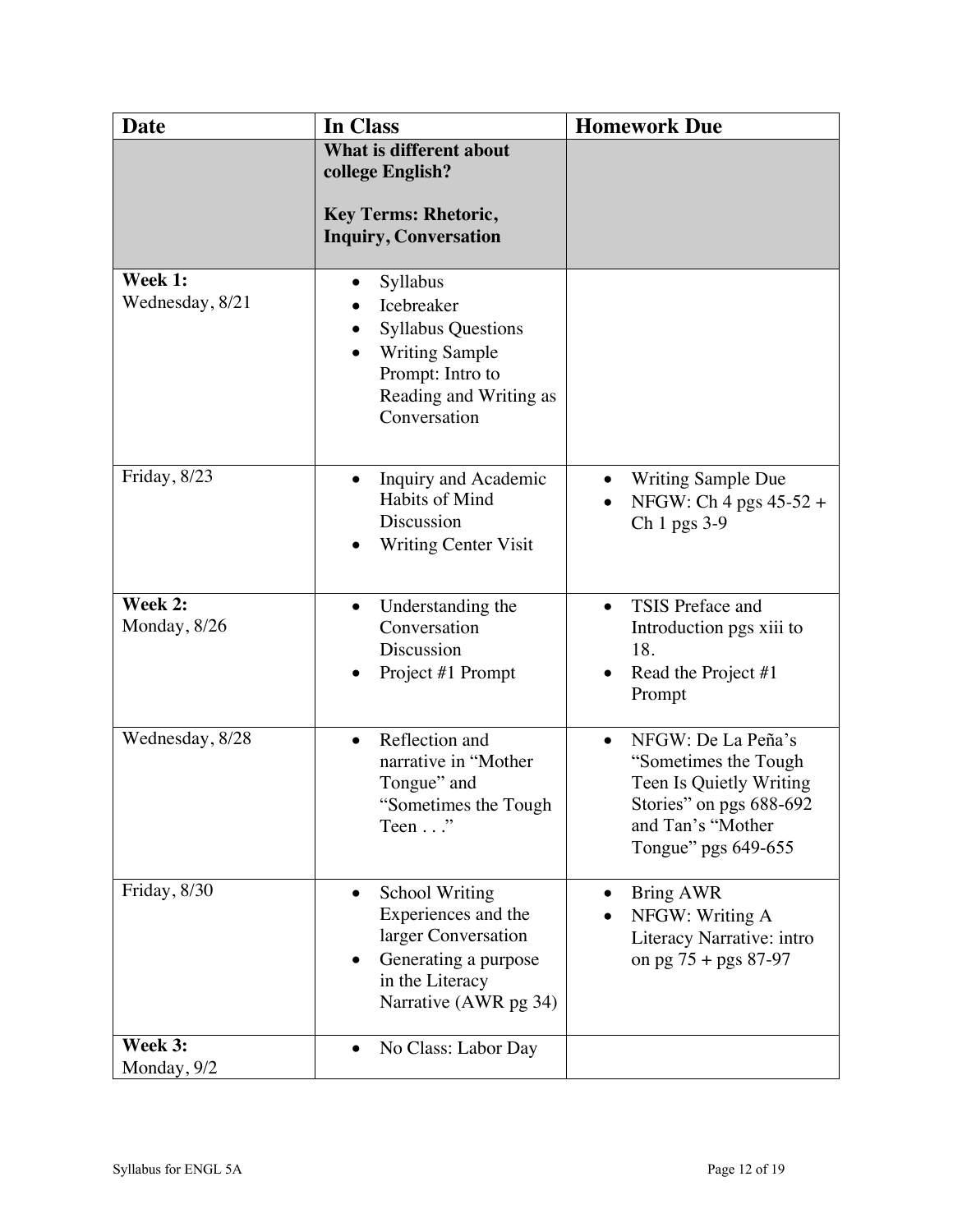| Wednesday, 9/4          | Reflection and Purpose<br>in the literacy narrative                                                                                                                | NFGW: Miles "Formation<br>of a Caribbean Illustrator"<br>pgs 704-713                                                                                         |
|-------------------------|--------------------------------------------------------------------------------------------------------------------------------------------------------------------|--------------------------------------------------------------------------------------------------------------------------------------------------------------|
| Friday, 9/6             | What's Motivating this<br>$\bullet$<br>Writer in the literacy<br>narratives from NFGW                                                                              | TSIS "What's Motivating<br>$\bullet$<br>This Writer?" Pgs 176-<br>186.<br><b>Bring NFGW</b>                                                                  |
| Week 4:<br>Monday, 9/9  | First draft of project 1<br>due: response and key<br>ideas                                                                                                         | Project 1, Draft 1 due with<br>author's note                                                                                                                 |
|                         | How do key issues in<br><b>Education shape us?</b><br><b>Key Terms: Conversation,</b><br>Report, Genre, Audience,<br><b>Purpose</b>                                |                                                                                                                                                              |
| Wednesday, 9/11         | What Role does<br><b>Education Play?</b><br>Discuss Reading and<br>Annotation                                                                                      | NFGW: Ch 2 pgs 10-32.                                                                                                                                        |
| Friday, 9/13            | Discuss "College"<br>$\bullet$<br>Costs" and "Homeless<br>on Campus" as Reports                                                                                    | NFGW: Reporting<br>$\bullet$<br>Information, $pg 131 + pgs$<br>146-156<br>NFGW: "College Costs"<br>on pgs 143-145 and<br>"Homeless on Campus,"<br>pg 764-769 |
| Week 5:<br>Monday, 9/16 | Discuss "College<br>Costs" and "Homeless<br>on Campus" in relation<br>to "Her Point Is"<br>Summarizing "College<br>$\bullet$<br>Costs" and "Homeless<br>on Campus" | TSIS: "Her Point Is" pgs<br>$\bullet$<br>30-42<br><b>Bring NFGW</b>                                                                                          |
| Wednesday, 9/18         | Discuss "Does Texting"<br>$\bullet$<br>Affect Writing?"                                                                                                            | Triple Entry Journal on<br>"College Costs" and<br>"Homeless on Campus"<br>NFGW "Does Texting<br>Affect Writing?" on page<br>131-138.                         |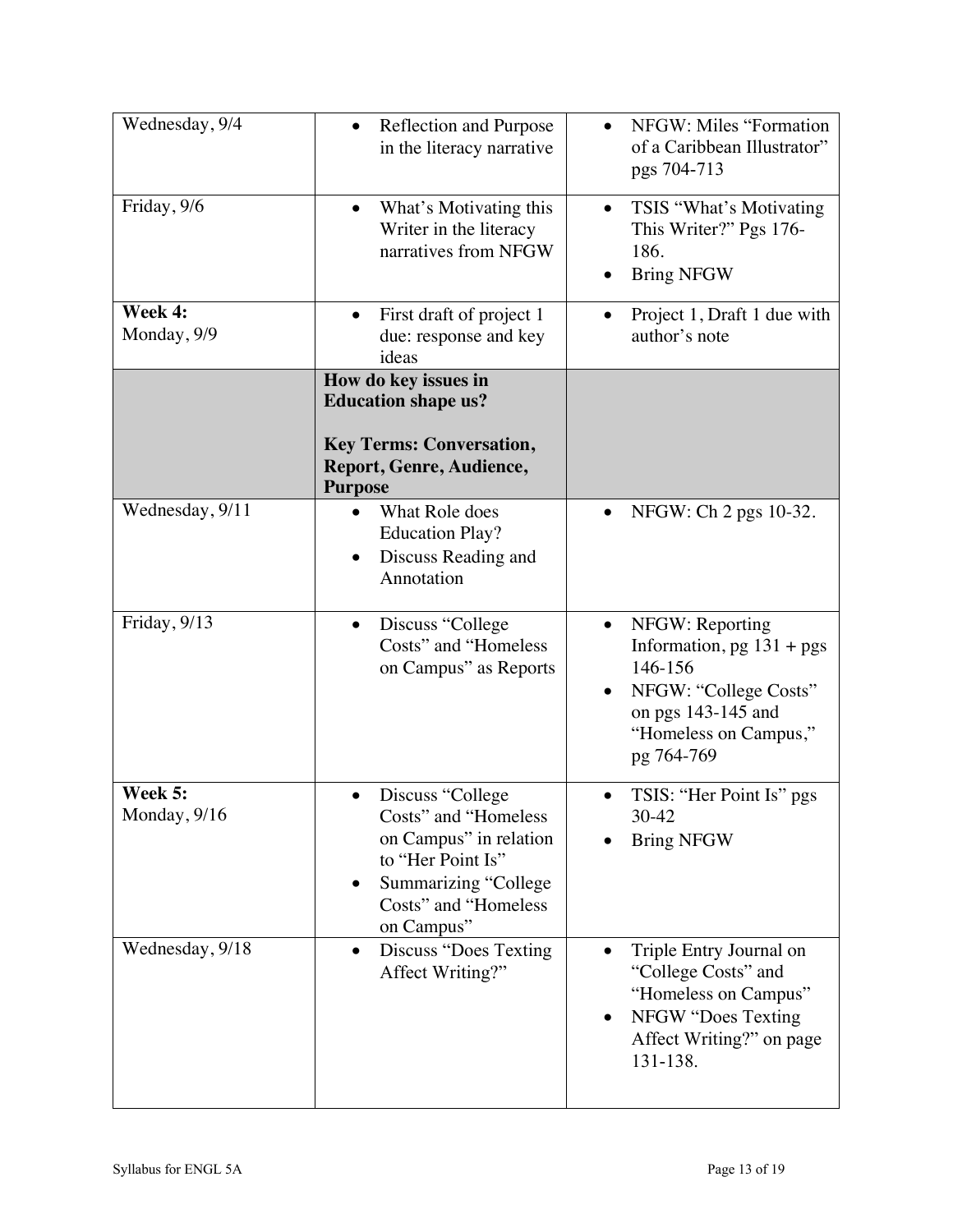| Friday, 9/20            | Project #2<br><b>Discuss "Does Texting</b><br>Affect Writing?" in<br>relation to "They Say"<br>and "As He Himself<br>Puts it" | TSIS: "They Say" pgs 19-<br>29 and "As He Himself"<br>Puts It" pgs 43-52<br><b>Bring NFGW</b>                           |
|-------------------------|-------------------------------------------------------------------------------------------------------------------------------|-------------------------------------------------------------------------------------------------------------------------|
| Week 6:<br>Monday, 9/23 | Discuss "Finland's<br>$\bullet$<br>School Success."                                                                           | Triple Entry journal on<br>"Does Texting Affect<br>Writing?"<br>NFGW: "Finland's<br>School Success" on pgs<br>999-1006. |
| Wednesday, 9/25         | Discuss Purpose,<br>audience, genre in<br>"Finland's School<br>Success."                                                      | NFGW: "Purpose," pg 55-<br>$\bullet$<br>56, "Audience" pg 57-60,<br>"Genre" pg 61-65                                    |
| Friday, 9/27            | <b>Turning Triple Entry</b><br>Journals into a first<br>draft                                                                 | Triple Entry Journal on<br>"Finland's School<br>Success."                                                               |
| Week 7:<br>Monday, 9/30 | The writing process<br>and writing workshop                                                                                   | NFGW: "Getting<br>Responses and Revising"<br>pgs 348-355<br>Project 2, Draft 1 due with<br>author's note.               |
| Wednesday, 10/2         | Thesis and purpose                                                                                                            | NFGW: "Guiding Your<br>Reader" pgs 386-391.<br>Bring draft of Project 2                                                 |
| Friday, 10/4            | <b>Sentence Variety</b><br>$\bullet$<br>(AWR pgs 135-138)                                                                     | Bring a draft of project 2<br>$\bullet$<br><b>Bring AWR</b>                                                             |
| Week 8:<br>Monday, 10/7 | Workshopping                                                                                                                  | Project 2, draft 2 due with<br>author's note. Bring 3<br>copies.                                                        |
|                         | <b>Midterm Self Assessment</b>                                                                                                |                                                                                                                         |
|                         | <b>Key Terms: Reflection, Self-</b><br><b>Assessment</b>                                                                      |                                                                                                                         |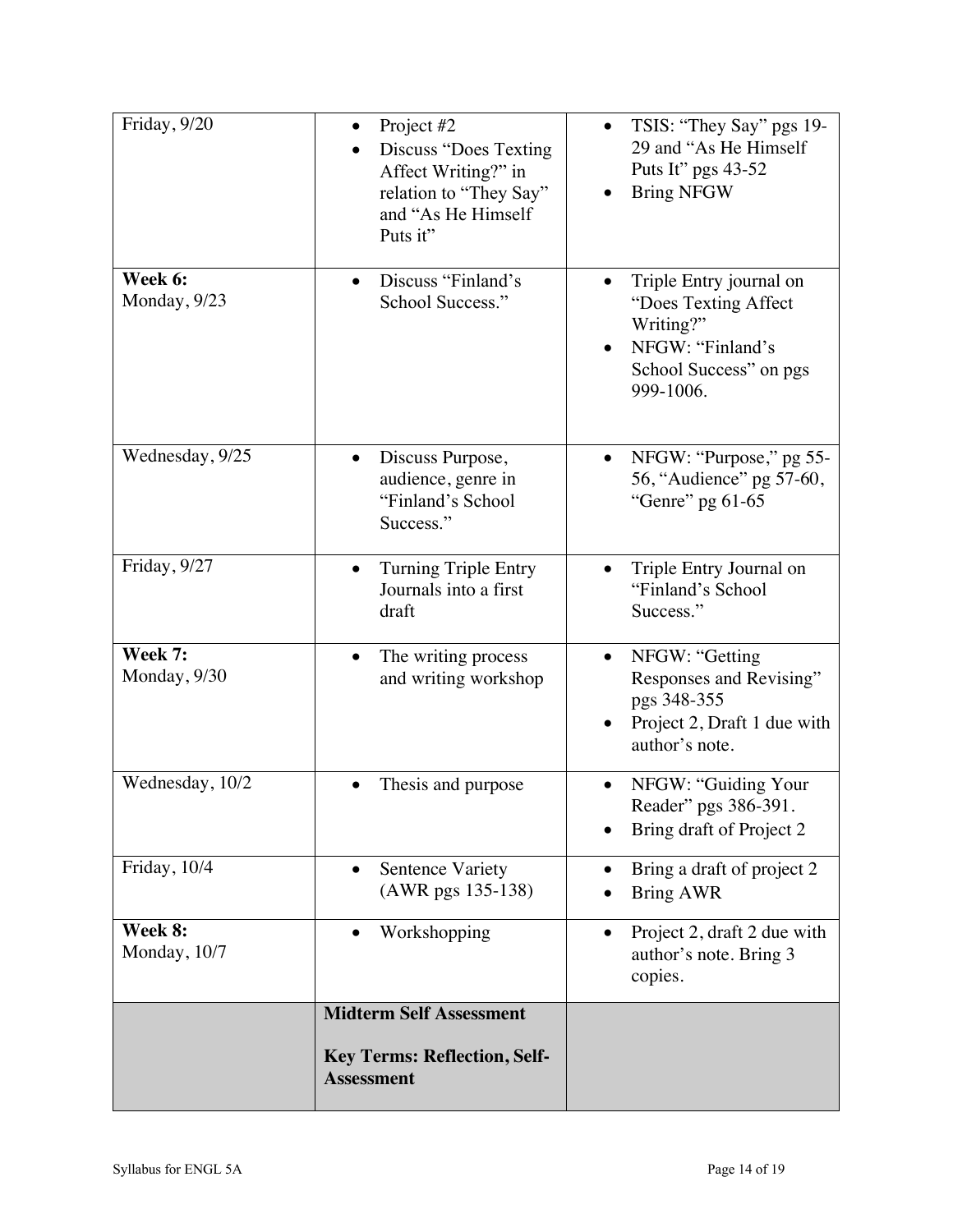| Wednesday, 10/9                  | Whole class assessment:<br>Project 2                                                                                                                                                                                                                                                               | Reflection on the progress of<br>your learning to write in this class<br>so far.                                                                                                    |
|----------------------------------|----------------------------------------------------------------------------------------------------------------------------------------------------------------------------------------------------------------------------------------------------------------------------------------------------|-------------------------------------------------------------------------------------------------------------------------------------------------------------------------------------|
| Friday, 10/11                    | Whole class assessment:<br>Project 2                                                                                                                                                                                                                                                               | Reflect on the progress of your<br>learning to write based on the in<br>class reading.                                                                                              |
| Week 9:<br>Monday, 10/14         | <b>Final Reflections assessment</b><br>and key ideas.                                                                                                                                                                                                                                              | Final Reflections due: Bring 3<br>copies                                                                                                                                            |
|                                  | How do popular media shape<br>our society? How accurate or<br>insightful are writers who<br>make arguments about the<br>effects of popular media on<br>our cultural knowledges and<br>practices?<br><b>Key Terms: Process, Textual</b><br>Analysis, Rhetorical, Genre,<br><b>Audience, Purpose</b> |                                                                                                                                                                                     |
| Wednesday, 10/16                 | Why analyze (visual<br>and written) texts?                                                                                                                                                                                                                                                         | NFGW ch 11, "Analyzing<br>Texts" pgs $98 + 114 - 130$                                                                                                                               |
| Friday, 10/18                    | Discuss readings as<br>$\bullet$<br>textual analyses                                                                                                                                                                                                                                               | NFGW: "Changing Face<br>$\bullet$<br>of Poverty" on pages 726-<br>737, "Representations of<br>Disney Princesses" on<br>pgs 738-752, and "The<br>Fashion Industry" on page<br>99-101 |
| <b>Week 10:</b><br>Monday, 10/21 | Considering purpose,<br>$\bullet$<br>audience and genre in<br>"Changing Face of<br>Poverty",<br>"Representations of<br>Disney Princesses",<br>and "The Fashion<br>Industry"                                                                                                                        | TSIS "Yes/No/Okay,<br>$\bullet$<br>But" pgs 53-66                                                                                                                                   |
| Wednesday, 10/23                 | Practicing textual<br>$\bullet$<br>analysis through<br>purpose, audience and                                                                                                                                                                                                                       | NFGW "Wikipedia as a<br>Site of Knowledge                                                                                                                                           |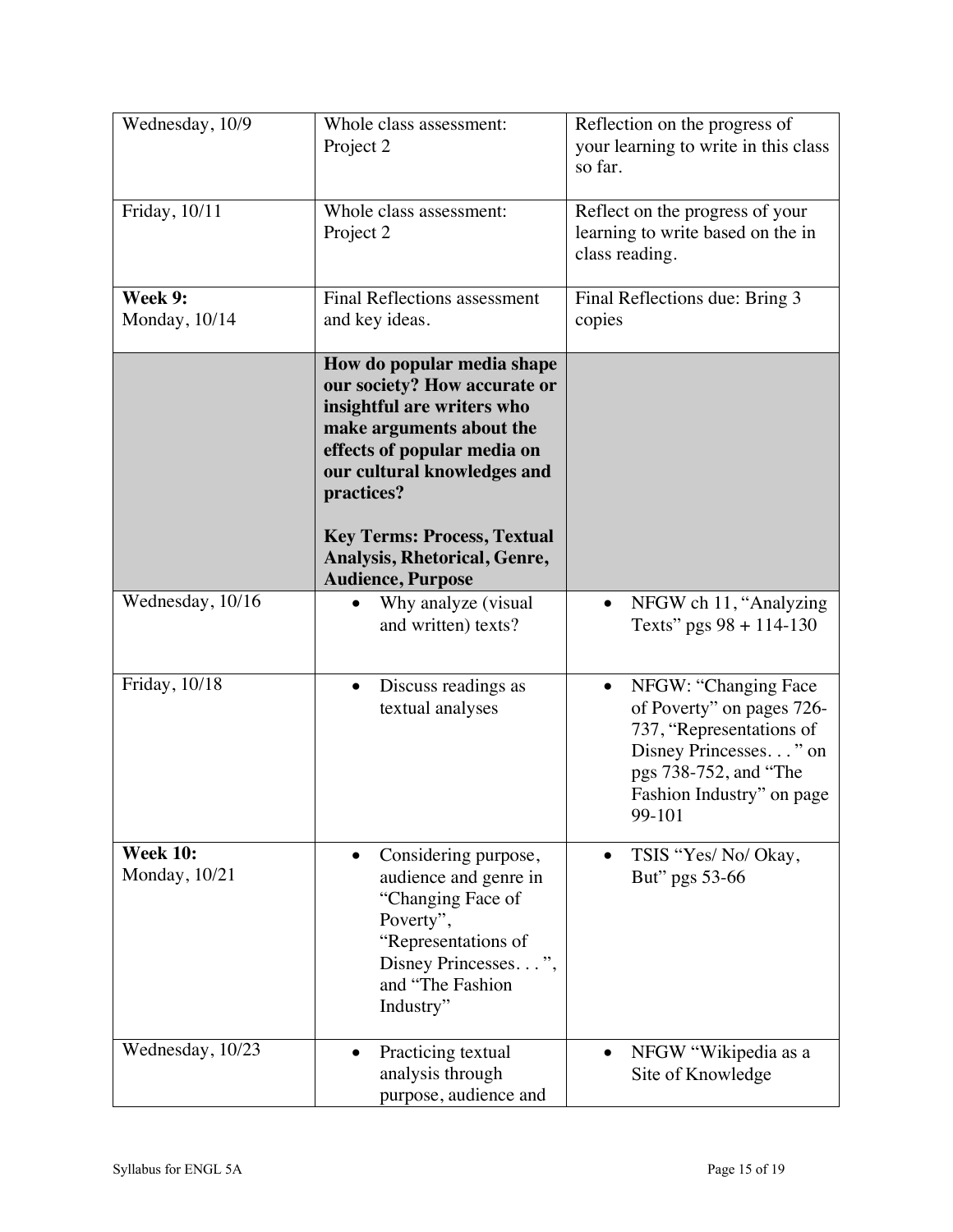|                                  | genre in "Wikipedia as<br>a Site of Knowledge<br>Production"<br><b>Writing Project 3</b><br>Prompt               | Production" on page 816-<br>822                                                                                                                                |
|----------------------------------|------------------------------------------------------------------------------------------------------------------|----------------------------------------------------------------------------------------------------------------------------------------------------------------|
| Friday, 10/25                    | Practicing textual<br>analysis through<br>purpose, audience and<br>genre in analyzing<br>"Kid's Stuff"           | NFGW: "Kid's Stuff" pg<br>940-948                                                                                                                              |
| <b>Week 11:</b><br>Monday, 10/28 | Discuss "And Yet" in<br>relation to RE: "Kid's<br>Stuff" and "Wikipedia<br>as a Site of Knowledge<br>Production" | TSIS: "And Yet" pgs 67-<br>76<br><b>Bring NFGW</b>                                                                                                             |
| Wednesday, 10/30                 | Analyzing Texts and<br>metacommentary<br>AWR pgs 71-77                                                           | TSIS: "But Don't Get Me<br>Wrong" pg 131-140<br>Bring AWR and NFGW                                                                                             |
| Friday, 11/1                     | Writing project 3, Draft<br>1 workshop                                                                           | Writing project 3, draft 1<br>due with author's note.<br>Bring 3 copies for<br>workshopping.                                                                   |
| <b>Week 12:</b><br>Monday, 11/4  | <b>Avoiding Plagiarism</b><br>and integrating outside<br>ideas<br>AWR pgs 341-347                                | Bring a revised draft of<br>writing project 3.<br><b>Bring AWR</b>                                                                                             |
| Wednesday, 11/6                  | Writing purposeful<br>paragraphs                                                                                 | Bring a revised draft of<br>writing project #3<br>NFGW: "Classifying and<br>Dividing" pg 418-423.<br><b>AWR</b> "Writing<br>$\bullet$<br>Paragraphs" pgs 42-54 |
| Friday, 11/8                     | <b>MLA Style Guidelines</b>                                                                                      | Writing project #3, Draft<br>2 due with author's note.<br>Bring 2 copies<br><b>Bring AWR</b>                                                                   |
| <b>Week 13:</b>                  | No Class: Veteran's Day                                                                                          |                                                                                                                                                                |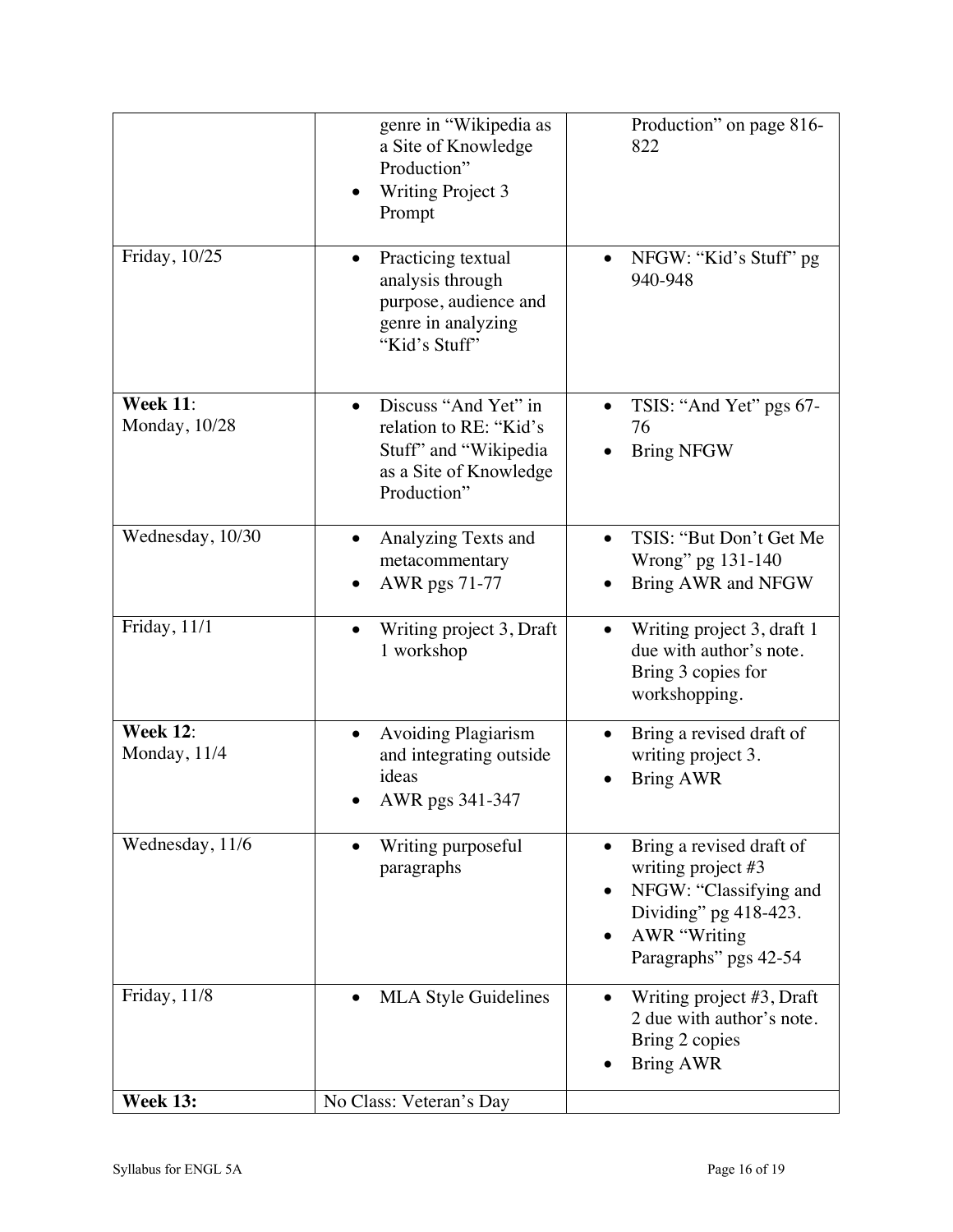| Monday, 11/11                    |                                                                                 |                                                                                                                                                                                             |
|----------------------------------|---------------------------------------------------------------------------------|---------------------------------------------------------------------------------------------------------------------------------------------------------------------------------------------|
|                                  | <b>Preparation for Final</b><br><b>Portfolio</b>                                |                                                                                                                                                                                             |
| Wednesday, 11/13                 | <b>Final Portfolio</b><br>introduction and<br>process                           | NFGW "Compiling a<br>$\bullet$<br>Portfolio" pgs 361-370                                                                                                                                    |
| Friday, 11/15                    | Assessing and revising<br>writing                                               | Bring a draft of the<br>Writing project you will<br>use for final portfolio<br>NFGW "Assessing your<br>$\bullet$<br>Own Writing" pg 343-347                                                 |
| <b>Week 14:</b><br>Monday, 11/18 | Editing and<br>proofreading                                                     | Bring a draft of the<br>$\bullet$<br>Writing project you will<br>use for final portfolio<br>NFGW "Editing and<br>Proofreading" Pg 356-360                                                   |
| Wednesday, 11/20                 | Writing project #4:<br><b>Final Reflective Cover</b><br>Letter<br>AWR pgs 36-41 | Bring your most recent<br>draft of writing project $#1$ ,<br>all annotations, all<br>author's notes, and all<br>reflective writing<br>(including reading<br>responses).<br><b>Bring AWR</b> |
| Friday, 11/22                    | Workshopping                                                                    | Writing Project #4 due<br>with author's note. Bring<br>3 copies                                                                                                                             |
| <b>Week 15:</b><br>Monday, 11/25 | <b>Final Portfolio Rubric</b><br>$\bullet$<br>and reading                       | Revise and compile your<br>portfolio                                                                                                                                                        |
| Wednesday, 11/27                 | No Class:<br>Thanksgiving                                                       |                                                                                                                                                                                             |
| Friday, 11/29                    | No Class:<br>$\bullet$<br>Thanksgiving                                          |                                                                                                                                                                                             |
| <b>Week 16:</b><br>Monday, 12/2  | <b>TBD</b>                                                                      |                                                                                                                                                                                             |